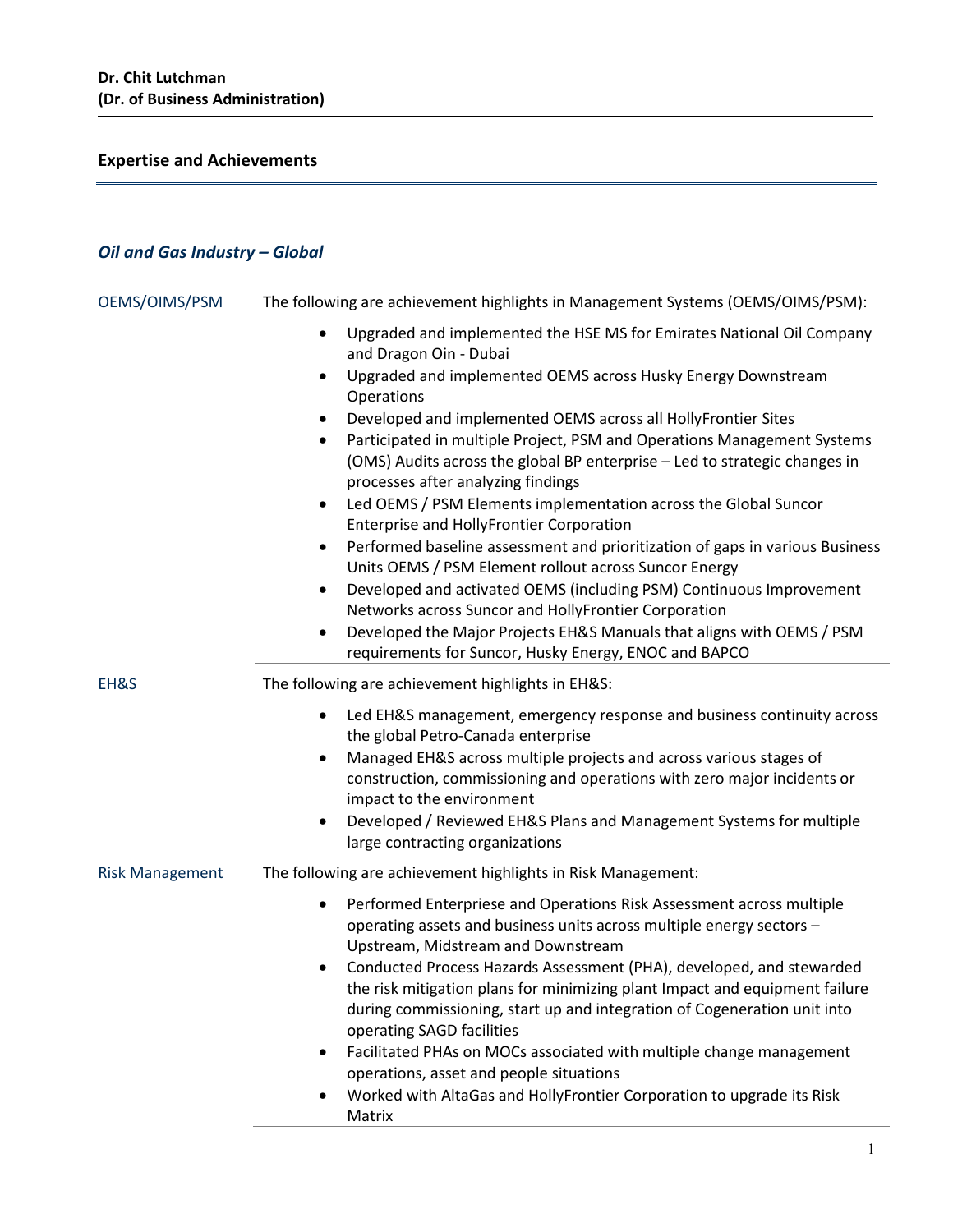| <b>Contractor Safety</b>  | The following are achievement highlights in Contractor Safety Management:                                                                                                                                                                                                                                                                                                                                                                                                                                                                                                                                                                                                                                         |                       |                                                                                                                                               |  |
|---------------------------|-------------------------------------------------------------------------------------------------------------------------------------------------------------------------------------------------------------------------------------------------------------------------------------------------------------------------------------------------------------------------------------------------------------------------------------------------------------------------------------------------------------------------------------------------------------------------------------------------------------------------------------------------------------------------------------------------------------------|-----------------------|-----------------------------------------------------------------------------------------------------------------------------------------------|--|
| Management                | Led evaluation process, selection and supported implementation of an<br>enterprise wide Contractor Prequalification Service Provider for Suncor<br>Led the change management process for rolling out new prequalification<br>$\bullet$<br>service provider across the organization and contractor community<br>Built procedure and supporting tools for sustainable Contractor Safety<br>$\bullet$<br>Management in Global Suncor, Husky Energy, Emirates National Oil<br>Company (ENOC) and Bahrain Petroleum Company (BAPCO)                                                                                                                                                                                    |                       |                                                                                                                                               |  |
| <b>Project Management</b> | The following are achievement highlights in Project Management:                                                                                                                                                                                                                                                                                                                                                                                                                                                                                                                                                                                                                                                   |                       |                                                                                                                                               |  |
|                           | Coordinated the safe and complete commissioning and start up of the<br>35Kbpd, Suncor MacKay River SAGD Heavy Oil Production Operations<br>Developed and implemented the the joint commission and startup plan for<br>$\bullet$<br>integrating 165MW / 720M3/Hr steam production TransCanada Energy<br>Cogeneration unit with MacKay River 30Kbpd Seam Assisted Gravity<br>Drainage (SAGD) unit<br>Coordinated contractual BFW quality dispute resolution between Petro-<br>$\bullet$<br>Canada and TransCanada Energy at the MacKay River facility<br>Developed and administered Operations, PSM and EH&S training plan for<br>operations and maintenance personnel associated with Cogen and SAGD<br>operations |                       |                                                                                                                                               |  |
| <b>Published Books</b>    | The following are books authored / co-authored:                                                                                                                                                                                                                                                                                                                                                                                                                                                                                                                                                                                                                                                                   |                       |                                                                                                                                               |  |
|                           | <b>Publication</b><br>Year                                                                                                                                                                                                                                                                                                                                                                                                                                                                                                                                                                                                                                                                                        | <b>Focus</b>          | <b>Title</b>                                                                                                                                  |  |
|                           | 2020                                                                                                                                                                                                                                                                                                                                                                                                                                                                                                                                                                                                                                                                                                              | <b>PSM</b>            | Process Safety Management and Human Factors                                                                                                   |  |
|                           | 2018                                                                                                                                                                                                                                                                                                                                                                                                                                                                                                                                                                                                                                                                                                              | <b>OEMS</b>           | Implementing OEMS - Getting it right the First Time (Work in<br>Progress to be Published in 2018)                                             |  |
|                           | 2015                                                                                                                                                                                                                                                                                                                                                                                                                                                                                                                                                                                                                                                                                                              | <b>OEMS</b>           | 7 Fundamentals of an Operationally Excellent Management<br>System - Publisher - Taylor and Francis, Jan. 2015                                 |  |
|                           | 2013                                                                                                                                                                                                                                                                                                                                                                                                                                                                                                                                                                                                                                                                                                              | <b>PSM</b>            | Process Safety Management: Leveraging Networks and<br>Communities of Practice for Continuous Improvements –<br>Publisher - Taylor and Francis |  |
|                           | 2012                                                                                                                                                                                                                                                                                                                                                                                                                                                                                                                                                                                                                                                                                                              | EH&S                  | Safety Management: A Comprehensive Approach to Developing<br>a Sustainable System - Publisher - Taylor and Francis                            |  |
|                           | 2010                                                                                                                                                                                                                                                                                                                                                                                                                                                                                                                                                                                                                                                                                                              | Project<br>Management | Project Execution - A Practical Approach to Industrial and<br>Commercial Project Management - Publisher - Taylor and                          |  |

Francis 2008 | Leadership | Conducted study on turnover among Power Engineers in Fort McMurray Alberta and its relationship with leadership behaviors (EBSCOHost Publications) Link to books **[Books Authored By Dr. Lutchman](https://www.safetyerudite.com/specialized_products.php)** 

**Software** Development The following provides an overview of software development:

• Developed an Organized Shared Learning in EH&S Platform for sharing learning internally, within the industry and across industries

o Software used by AltaGas, Suncor Energy, ACM, Centrica, Husky Energy (testing)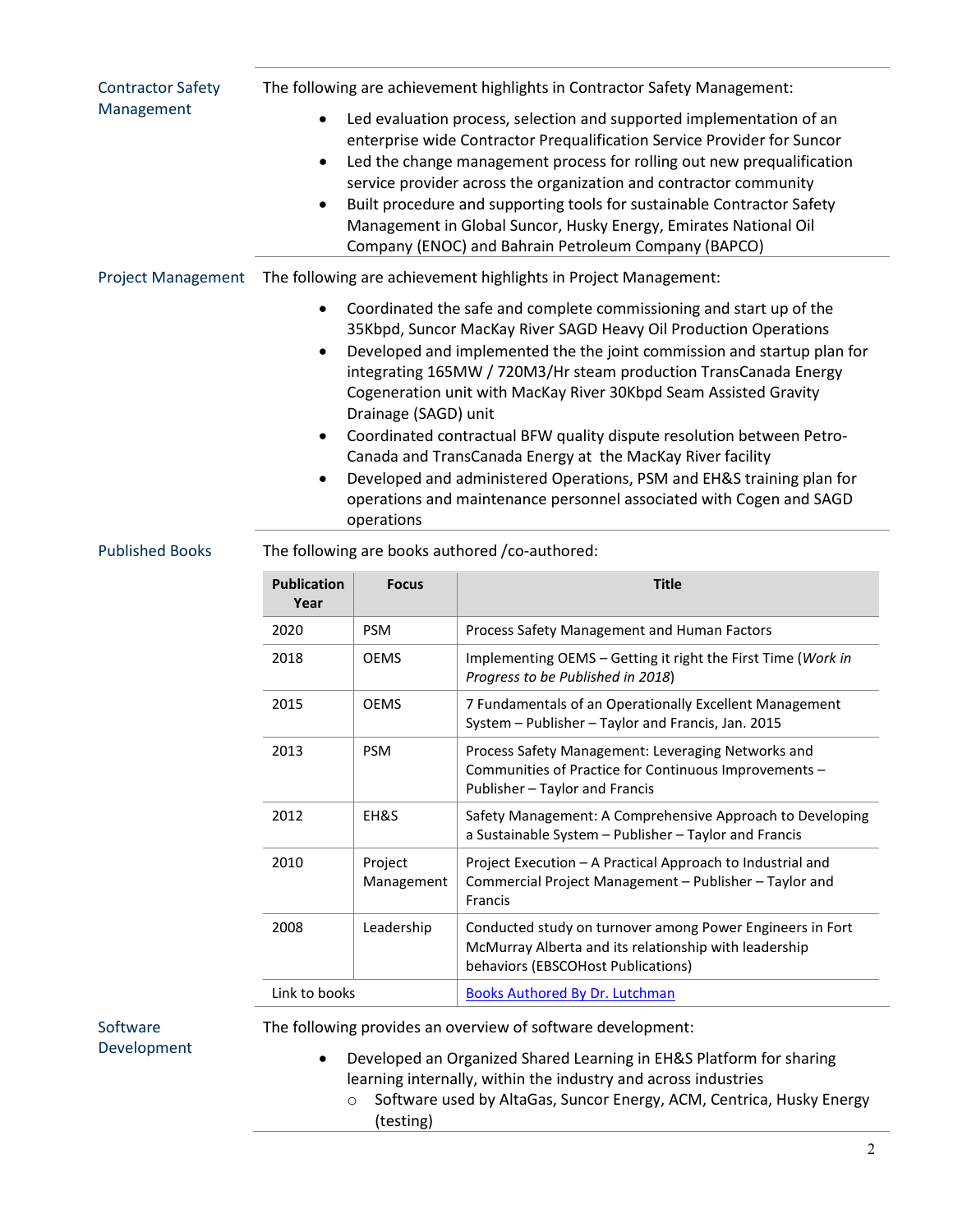|                              | Evolved software to support implementation and sustainement of<br>$\bullet$<br>Management Systems - OEMS / OIMS / PSM / EH&S |                                                                                                                                                       |  |  |  |
|------------------------------|------------------------------------------------------------------------------------------------------------------------------|-------------------------------------------------------------------------------------------------------------------------------------------------------|--|--|--|
| <b>Awards Received</b>       |                                                                                                                              | The following are awards received:                                                                                                                    |  |  |  |
|                              | Year                                                                                                                         | Award                                                                                                                                                 |  |  |  |
|                              | 2014                                                                                                                         | NIHERST Award for Excellence in Science and Technology                                                                                                |  |  |  |
|                              | 2013                                                                                                                         | 2013 Recipient of the Arthur Lok Jack School of Business (Trinidad and Tobago)<br>for contributions to sustainable development to the Caribbean - PSM |  |  |  |
|                              | 2011                                                                                                                         | Recipient of the McMaster University Arch Award for unique and exceptional<br>accomplishments and contributions to society and Canadian development   |  |  |  |
| Conferences and<br>Workshops | regions:                                                                                                                     | Presented papers and led workshops in in EH&S, PSM and OEMS in the following                                                                          |  |  |  |
|                              | $\bullet$                                                                                                                    | Middle East: Dubai, Oman, Bahrain                                                                                                                     |  |  |  |
|                              | $\bullet$                                                                                                                    | North America – USA & Canada                                                                                                                          |  |  |  |
|                              |                                                                                                                              | Asia – Malaysia, India                                                                                                                                |  |  |  |
|                              |                                                                                                                              | <b>Trinidad and Tobago</b>                                                                                                                            |  |  |  |

## *Sugar Industry of Trinidad and Tobago*

## Import Substitution Led the import substitution strategy and project development for replacing sugar cane production with an integrated livestock production and management system.

## **Employment History**

#### 2013 - Present The following are my current employment activities:

| <b>Title</b>                                                 | <b>Clients</b>        | <b>Focus</b>                                                                                                                                                            |
|--------------------------------------------------------------|-----------------------|-------------------------------------------------------------------------------------------------------------------------------------------------------------------------|
| Management<br>Systems<br>Consultant -<br>OEMS / PSM<br>/EH&S | HollyFrontier         | In the process of developing and implementing<br>OEMS across the organization $-5$ Refineries / 2<br>Lubricant Plants / Pipeline and Terminal Operations                |
|                                                              | AltaGas               | In the process of rolling out the Event (Incident)<br>Management Process for the organization<br>(Midstream and Power Generation)                                       |
|                                                              | ENOC/<br>Dragon Oil   | In the process of building and executing the<br>corporations Contractor Safety Management<br>Process and Manual for Managing EH&S in Major<br><b>Projects Execution</b> |
|                                                              | T&TEC                 | Conducted workshops on EH&S Management across<br>all sites (Power Generation and Distribution)                                                                          |
|                                                              | <b>BAPCO</b>          | Updated the Corporation's Contractor Safety<br><b>Management Process</b>                                                                                                |
|                                                              | Suncor<br>Energy Inc. | Developed the manual for managing EH&S in Major<br>and Sustaining Projects that meets the<br>requirements of the organization's OEMS Elements                           |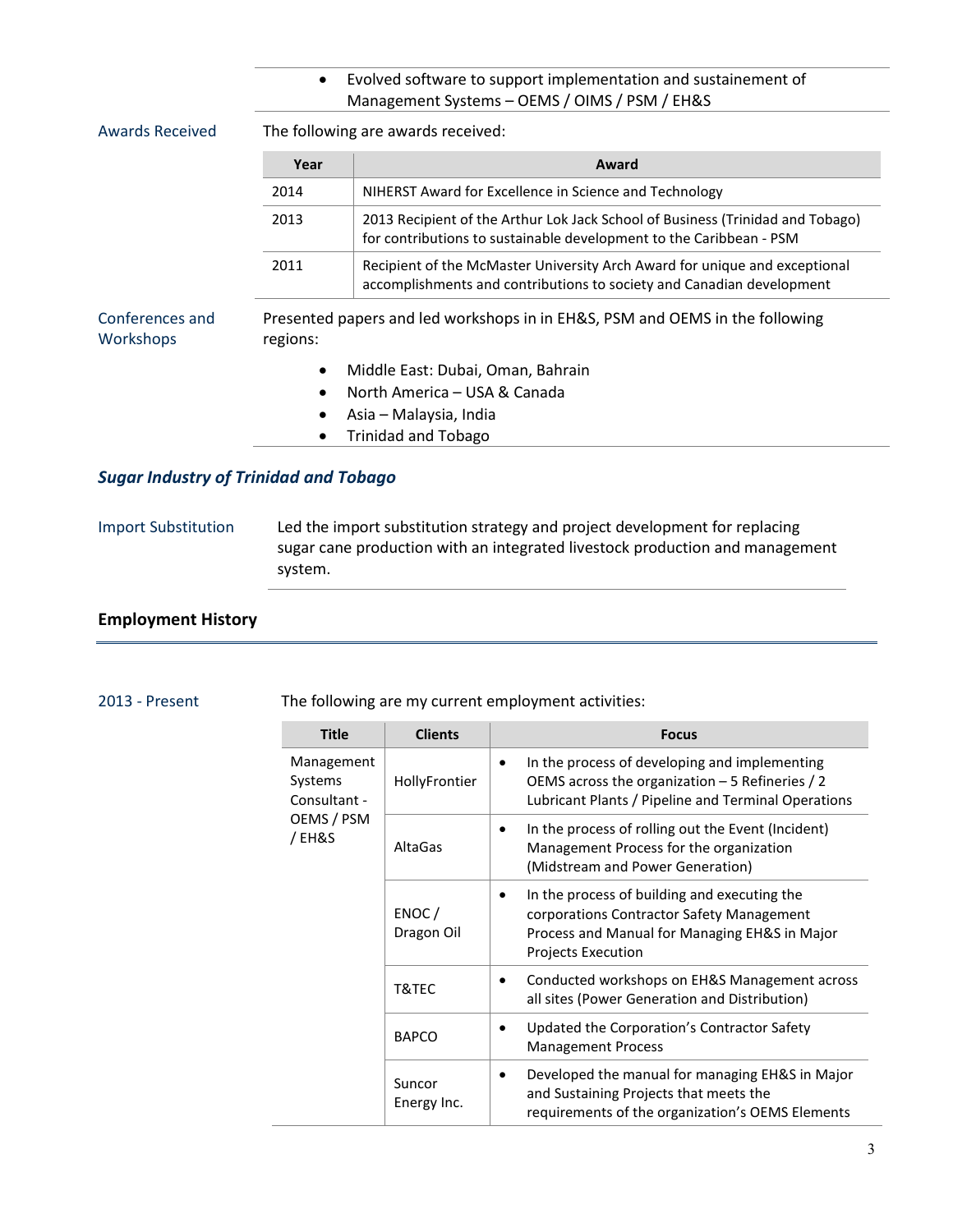|              |                                                                                                                                                                                                                                                                                                                                                                                                                                                                                                                                                     | <b>Husky Energy</b>    | In the process of developing OIMS for both the<br>$\bullet$<br>Downstream business (7 Plants) and the Canadian<br>Products Marketing (CPM) Business Units<br>Developed the manual for managing EH&S in Major<br>٠<br>Projects that meets the requirements of the<br>organization's OIMS Elements<br>Developed the Procedure for Contractor Safety<br>$\bullet$<br>Management in Major Projects |  |
|--------------|-----------------------------------------------------------------------------------------------------------------------------------------------------------------------------------------------------------------------------------------------------------------------------------------------------------------------------------------------------------------------------------------------------------------------------------------------------------------------------------------------------------------------------------------------------|------------------------|------------------------------------------------------------------------------------------------------------------------------------------------------------------------------------------------------------------------------------------------------------------------------------------------------------------------------------------------------------------------------------------------|--|
|              |                                                                                                                                                                                                                                                                                                                                                                                                                                                                                                                                                     | <b>GAIL India</b>      | Reorganizing the Corporate Management System<br>$\bullet$<br>into an Operational Excellence MS                                                                                                                                                                                                                                                                                                 |  |
|              | Management<br>System<br>Software                                                                                                                                                                                                                                                                                                                                                                                                                                                                                                                    | Safety<br>Erudite Inc. | Provide leadership and SME input to market<br>$\bullet$<br>development of software for supporting sustained<br>performance of OEMS / OIMS / PSM / EH&S                                                                                                                                                                                                                                         |  |
| 2009-Present | Serves as CEO of Safety Erudite Inc. providing consultancy services to the<br>$\bullet$<br>global energy industry in the areas of OEMS / OIMS / PSM / EH&S and Risk<br>Management<br>Led the development of software designed to support the implement and<br>٠<br>sustainment of OEMS / PSM and EH&S performance in organizations<br>Serves as the external examiner for the Arthur Lok Jack School of Business for<br>٠<br>MBA Courses - The University of the West Indies                                                                        |                        |                                                                                                                                                                                                                                                                                                                                                                                                |  |
| 2012-2013    | Operations Management System (OMS) and PSM auditor for BP Global<br>$\bullet$<br>Projects in the Safety and Operational Risk (S&OR) Team                                                                                                                                                                                                                                                                                                                                                                                                            |                        |                                                                                                                                                                                                                                                                                                                                                                                                |  |
| 2009-2012    | Served as the Corporate / Business Unit Lead in the rollout of OEMS - Suncor<br>$\bullet$<br>Energy Inc.<br>Served as the Corporate Specialist in the rollout of Contractor Safety<br>٠<br>Management - Suncor Energy Inc.                                                                                                                                                                                                                                                                                                                          |                        |                                                                                                                                                                                                                                                                                                                                                                                                |  |
| 2008-2009    | Served as the Coprporate Leader for Loss Management and Emergency<br>٠<br>Mangement across Global Petro-Canada assets                                                                                                                                                                                                                                                                                                                                                                                                                               |                        |                                                                                                                                                                                                                                                                                                                                                                                                |  |
| 2005-2008    | Served as a Senior Economist Business Planning - Oil Sands Petro-Canada<br>Developed and updated the Capital budget of >\$25Bn                                                                                                                                                                                                                                                                                                                                                                                                                      |                        |                                                                                                                                                                                                                                                                                                                                                                                                |  |
| 2001-2005    | Led the commissioning and start-up of Petro-Canada 30Kbpd SAGD heavy oil<br>٠<br>plant<br>Converted wells from steam circulation mode to production mode<br>$\bullet$<br>Supported well workerovers to include sub-mersible pumps for higher<br>٠<br>production rates<br>Managed artifical gas lift processes for well production maximization.<br>$\bullet$<br>Managed well pad production and oil separtion of the SAGD Operations at<br>٠<br>Petro-Canada Mackay River SAGD operations<br>Integrated a 175MW Cogen into the live SAGD Operations |                        |                                                                                                                                                                                                                                                                                                                                                                                                |  |
| 1996-2001    | $\bullet$                                                                                                                                                                                                                                                                                                                                                                                                                                                                                                                                           |                        | Master engineer - Refinery Operations and Utilities - Petro-Canada                                                                                                                                                                                                                                                                                                                             |  |
| 1990-1995    | ٠                                                                                                                                                                                                                                                                                                                                                                                                                                                                                                                                                   |                        | Supported and led the partial diversification of the Sugar industry of Trinidad<br>and Tobago into an integrated Livestock Production system                                                                                                                                                                                                                                                   |  |
| 1982-1990    | Plant Operator / Steam Engineer - Trinidad and Tobago Petroleum Company<br>٠<br>Limited, Trinidad Indies                                                                                                                                                                                                                                                                                                                                                                                                                                            |                        |                                                                                                                                                                                                                                                                                                                                                                                                |  |